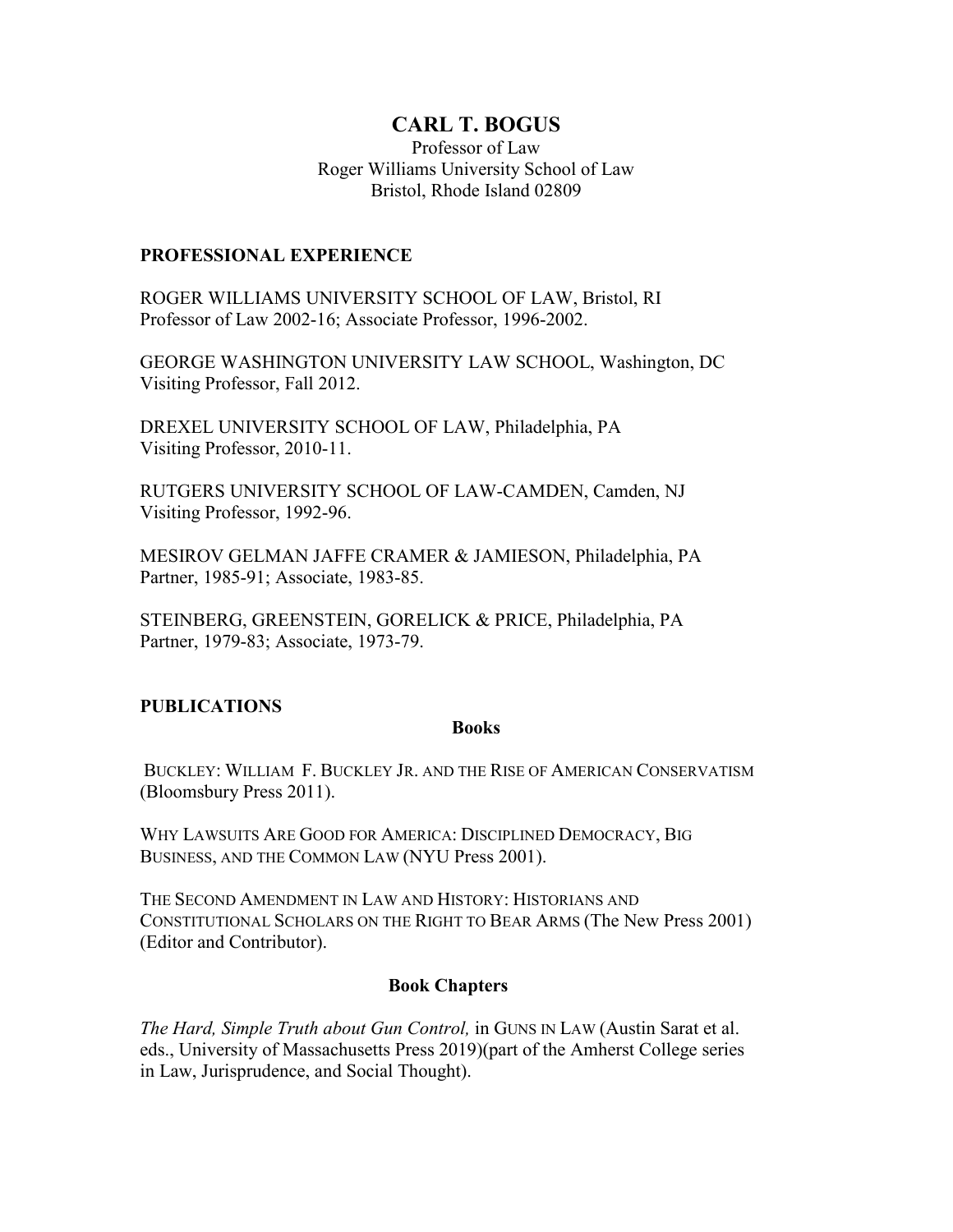*Fighting Over the Conservative Banner*, in AMERICAN CONSERVATISM: NOMOS LVI (Sanford Levinson, et al. eds., NYU Press 2016)(part of the NOMOS series of the American Society for Political and Legal Thought).

## **Law Review Articles**

*Is This a Christian Nation? | An Introduction*, 26 ROGER WILLIAMS UNIVERSITY LAW REVIEW No. 2 (forthcoming Spring 2021).

*Books and Olive Oil: Why Antitrust Must Deal with Consolidated Corporate Power,* 52 UNIVERSITY OF MICHIGAN JOURNAL OF LAW REFORM 265 (2019).

*The New Road to Serfdom: The Curse of Bigness and the Failure of Antitrust,* 49 UNIVERSITY OF MICHIGAN JOURNAL OF LAW REFORM 1 (2015).

Heller *and Insurrectionism,* 59 SYRACUSE LAW REVIEW 255 (2008)(symposium article).

*Gun Control and America's Cities: Public Policy and Politics,* 1 ALBANY GOVERNMENT LAW REVIEW 440 (2008)(symposium article).

*Introduction: Genuine Tort Reform,* 13 ROGER WILLIAMS UNIVERSITY LAW REVIEW 1 (2008)(symposium article).

Abbreviated version appears in Andrew F. Popper, MATERIALS ON TORT REFORM (2010).

*Rescuing Burke,* 72 MISSOURI LAW REVIEW 387 (2007).

*Fear-Mongering Torts and the Exaggerated Death of Diving,* 28 HARVARD JOURNAL OF LAW AND PUBLIC POLICY 17 (2004)(symposium article).

*Culture of Quiescence,* 9 ROGER WILLIAMS UNIVERSITY LAW REVIEW 351 (2004)(symposium article).

*The Battle for Separation of Powers in Rhode Island,* 56 ADMINISTRATIVE LAW REVIEW 77 (2004).

Abbreviated version appears as *Rhode Island's Radical Experiment: The Misfortunes of Repudiating Separation of Powers,* 30 ADMINISTRATIVE & REGULATIVE LAW NEWS 12 (2004).

*What Does the Second Amendment Restrict? A Collective Rights Analysis,* 18 CONSTITUTIONAL COMMENTARY 485 (2001).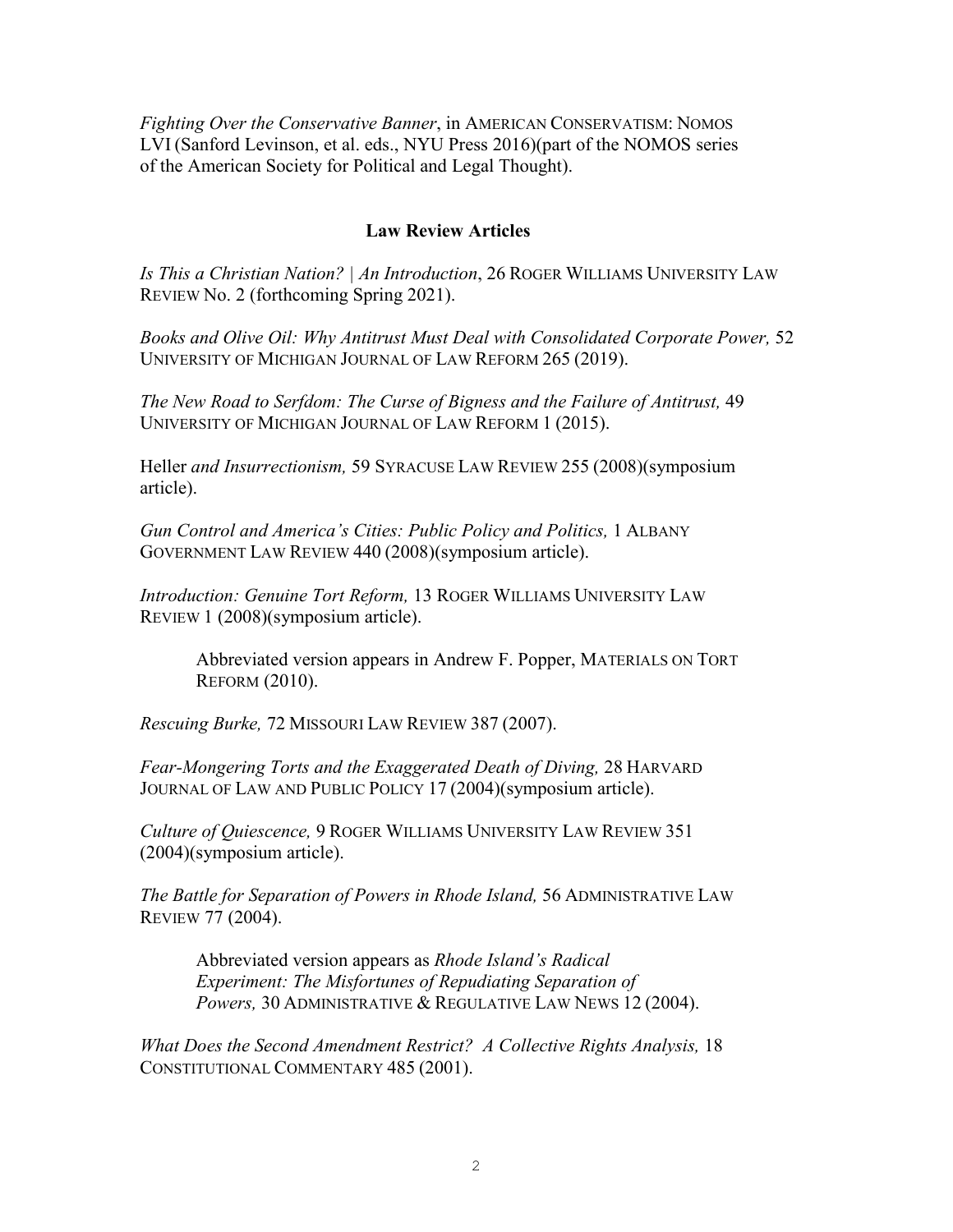Republished in GUNS, CRIME, AND PUNISHMENT IN AMERICA (Bernard E. Harcourt ed., 2003)(abr.).

*Shootout*, 79 TEXAS LAW REVIEW 1641 (2001)(book review).

*The History and Politics of Second Amendment Scholarship: A Primer,* 76 CHICAGO-KENT LAW REVIEW 3 (2000)(symposium article).

Republished in THE SECOND AMENDMENT IN LAW AND HISTORY (Carl T. Bogus ed., 2001).

*Gun Litigation and Societal Values*, 32 CONNECTICUT LAW REVIEW 1353 (2000)(symposium article).

*The Hidden History of the Second Amendment*, 31 U.C. DAVIS LAW REVIEW 309 (1998).

*The Third Revolution in Products Liability,* 72 CHICAGO-KENT LAW REVIEW 3 (1996)(symposium article).

*The Death of an Honorable Profession*, 71 INDIANA LAW JOURNAL 911 (1996).

*War on the Common Law: The Struggle at the Center of Products Liability*, 60 MISSOURI LAW REVIEW 1 (1995).

Excerpts appear in JAMES A. HENDERSON, JR. AND AARON D. TWERSKI, PRODUCTS LIABILITY: PROBLEMS AND PROCESS (4th ed. 2000); and DAVID G. OWEN, ET AL., PRODUCTS LIABILITY AND SAFETY: CASES AND MATERIALS (3rd ed. 1996).

*Race, Riots and Guns*, 66 SOUTHERN CALIFORNIA LAW REVIEW 1365 (1993)(symposium article).

> Republished in GUN CONTROL AND GUN RIGHTS (Andrew J. McClurg, et al. eds., 2002)(abr.).

*Excessive Executive Compensation and The Failure of Corporate Democracy*, 41 BUFFALO LAW REVIEW 1 (1993).

*The Invasion of Panama and the Rule of Law*, 26 INTERNATIONAL LAWYER 781 (1992).

Recipient, 1991 Ross Essay Award, American Bar Association.

*Pistols, Politics and Products Liability*, 59 UNIVERSITY OF CINCINNATI LAW REVIEW 1103 (1991).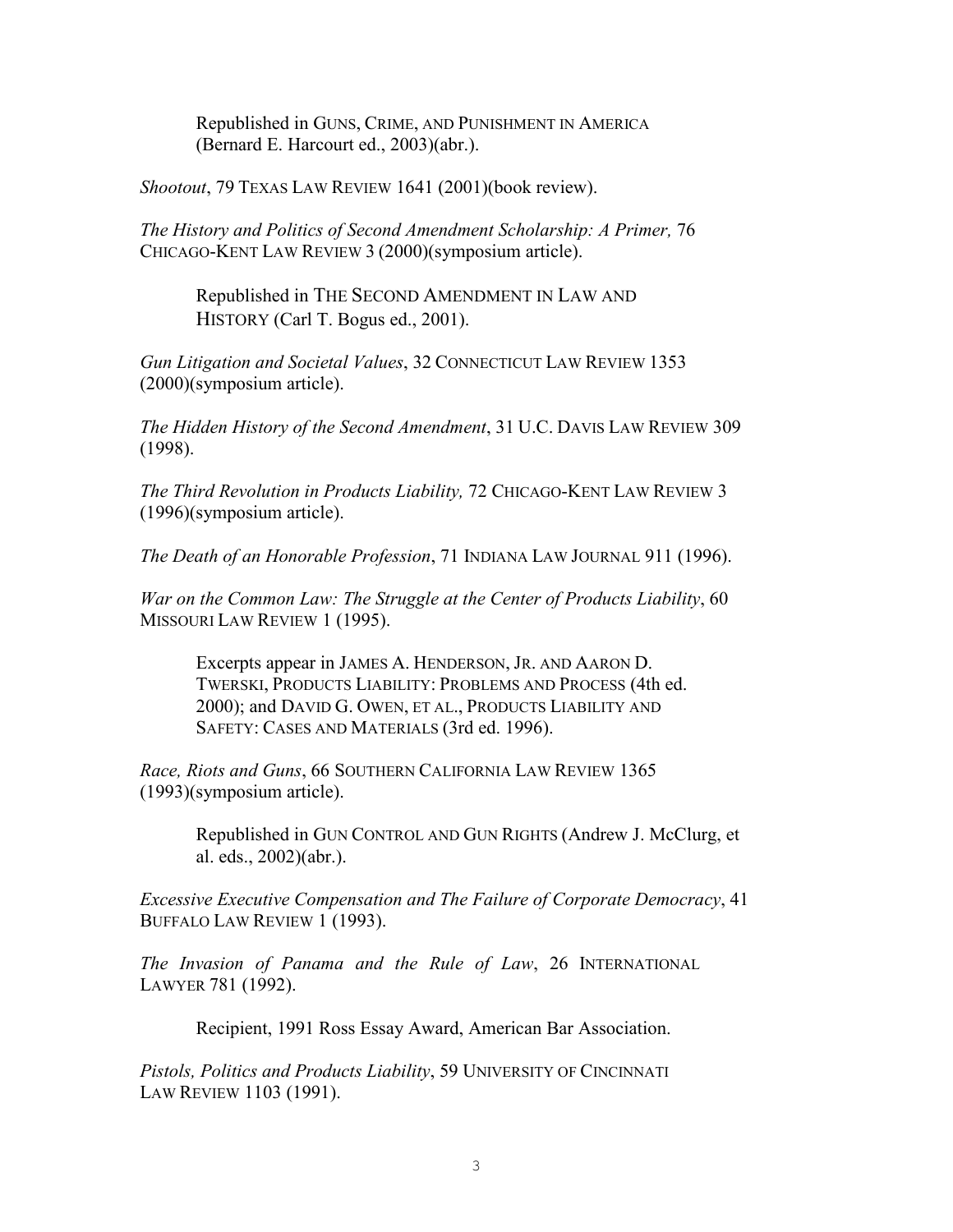#### **Other Publications**

*Corporate Gigantism Hurts Our Democracy,* PROVIDENCE JOURNAL, August 14, 2019, at A11 (op-ed).

*Was Slavery a Factor in the Second Amendment?* NEW YORK TIMES, May 24, 2018, (op-ed) [https://www.nytimes.com/2018/05/24/opinion/second-amendment](https://www.nytimes.com/2018/05/24/opinion/second-amendment-slavery-james-madison.html?rref=collection%2Fsectioncollection%2Fopinion&action=click&contentCollection=opinion®ion=stream&module=stream_unit&version=latest&contentPlacement=4&pgtype=sectionfront)[slavery-james-](https://www.nytimes.com/2018/05/24/opinion/second-amendment-slavery-james-madison.html?rref=collection%2Fsectioncollection%2Fopinion&action=click&contentCollection=opinion®ion=stream&module=stream_unit&version=latest&contentPlacement=4&pgtype=sectionfront)

[madison.html?rref=collection%2Fsectioncollection%2Fopinion&action=click&co](https://www.nytimes.com/2018/05/24/opinion/second-amendment-slavery-james-madison.html?rref=collection%2Fsectioncollection%2Fopinion&action=click&contentCollection=opinion®ion=stream&module=stream_unit&version=latest&contentPlacement=4&pgtype=sectionfront) [ntentCollection=opinion&region=stream&module=stream\\_unit&version=latest&](https://www.nytimes.com/2018/05/24/opinion/second-amendment-slavery-james-madison.html?rref=collection%2Fsectioncollection%2Fopinion&action=click&contentCollection=opinion®ion=stream&module=stream_unit&version=latest&contentPlacement=4&pgtype=sectionfront) [contentPlacement=4&pgtype=sectionfront](https://www.nytimes.com/2018/05/24/opinion/second-amendment-slavery-james-madison.html?rref=collection%2Fsectioncollection%2Fopinion&action=click&contentCollection=opinion®ion=stream&module=stream_unit&version=latest&contentPlacement=4&pgtype=sectionfront)*.*

*Trust-Busting: Labor's Forgotten Cause,* 26 NEW LABOR FORUM 46 (2017).

Book review of *Creating Conservatism: Postwar Words That Made a Movement* by Michael J. Lee, AMERICAN POLITICAL THOUGHT, Winter 2016, at 172.

*What Every Harvard Law Student Should Know About…Antitrust,* HARVARD LAW RECORD, February 15, 2016, [http://hlrecord.org/2016/02/what-every-harvard-law](http://hlrecord.org/2016/02/what-every-harvard-law-student-should-know-about-antitrust/#more-20872)[student-should-know-about-antitrust/#more-20872.](http://hlrecord.org/2016/02/what-every-harvard-law-student-should-know-about-antitrust/#more-20872)

*How Washington Bribes the States,* THE AMERICAN CONSERVATIVE, May/June 2015, at 49 (book review).

*Burke Versus the Economists,* THE AMERICAN CONSERVATIVE, September/October 2013, at 46 (book review).

*Burke, Not Buckley: The Case for Community-Centric Conservatism,* THE AMERICAN CONSERVATIVE, March/April 2013, at 5.

*God and Man and William F. Buckley,* LOS ANGELES TIMES, November 27, 2011 (op-ed).

Also published by MINNEAPOLIS STAR TRIBUNE, SAN JOSE MERCURY NEWS, SACRAMENTO BEE, AKRON BEACON JOURNAL, PROVIDENCE JOURNAL, MODESTO BEE, WICHITA EAGLE, and other newspapers.

*How Gun Control Got Murdered,* AMERICAN PROSPECT, September 2011, at 62 (book review).

*A Liberal Reads the Great Conservative Works,* NATIONAL REVIEW, July 18, 2011, http://www.nationalreview.com/articles/271937/liberal-reads-greatconservative-works-carl-t-bogus.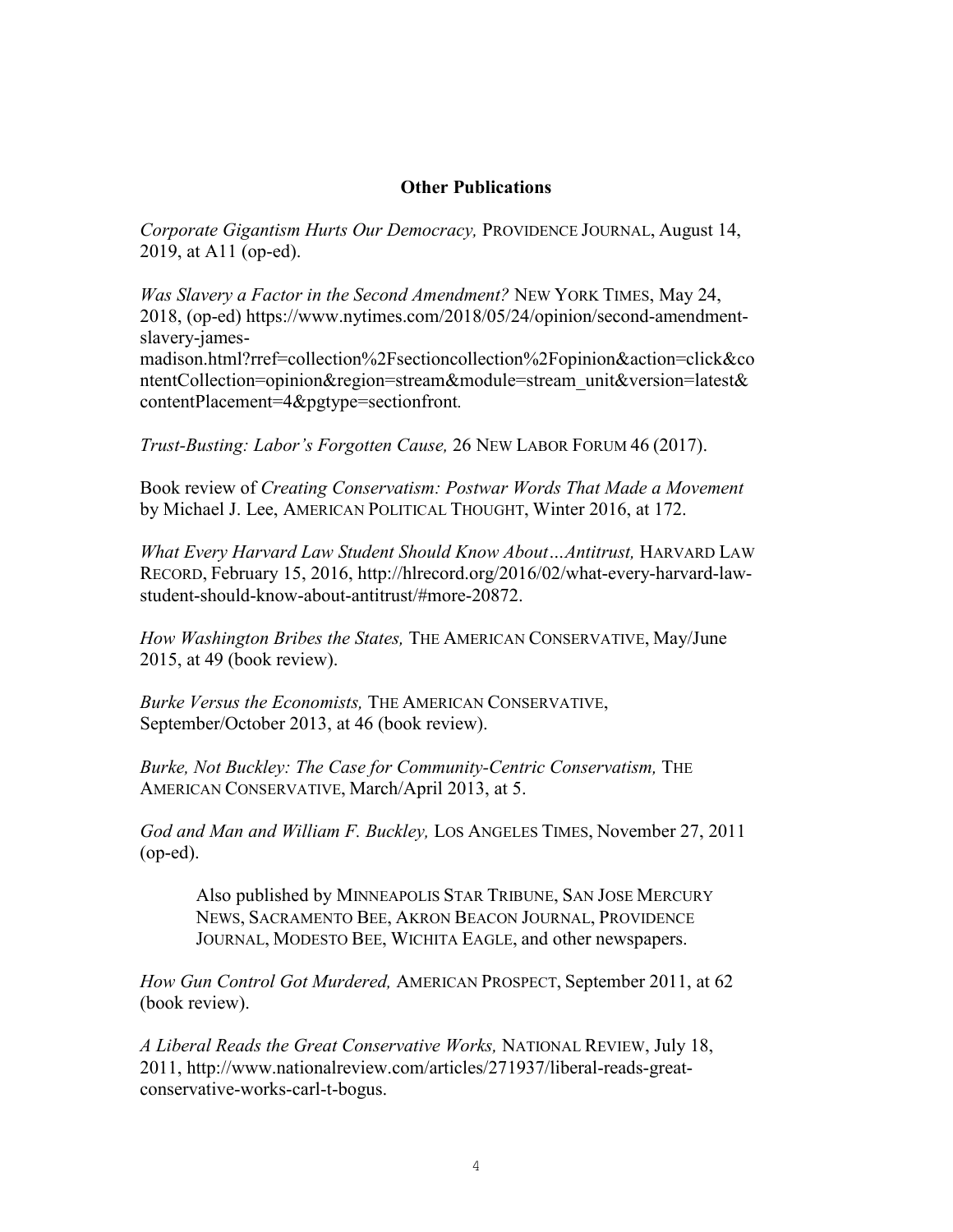*There's No Right of Revolution in a Democracy,* CNN OPINION, January 27, 2010, [http://www.cnn.com/2011/OPINION/01/27/bogus.right.rebel/index.html.](http://www.cnn.com/2011/OPINION/01/27/bogus.right.rebel/index.html)

*Health-Reform Law Will Boost Individual Liberty,* PROVIDENCE JOURNAL, May 25, 2010, at B6 (op-ed).

*What's Killing Conservatism,* AMERICAN PROSPECT, October 2009, at 34 (book review).

*An Inalienable Right: Keeping and Bearing Arms,* WASHINGTON TIMES, March 18, 2008, at A19 (op-ed).

*The Supreme Court Reaches the Rubicon: Do We Place Our Faith in Law or Guns?* PROVIDENCE JOURNAL, December 4, 2007, at B4 (op-ed).

Also published by RIVERSIDE PRESS-ENTERPRISE.

Book Review of *The Rehnquist Legacy* by Craig Bradley (ed.), TRIAL, November 2006, at 70.

*Filibuster Fight: Maybe It's About Bad Judges,* PROVIDENCE JOURNAL, May 17, 2005, at B5 (op-ed).

Book Review of *Though the Heavens May Fall* by Steven M. Wise, TRIAL, April 2005, at 66.

*Research Counters Furor Over Malpractice Lawsuits,* USA TODAY, March 24, 2004, at 13A (op-ed).

*Don't Pollute Bay with 12 Lobbied Pols,* PROVIDENCE JOURNAL, May 15, 2003, at B3 (op-ed).

*Separation of Powers End Game: House Must Enact Real Reform,* PROVIDENCE JOURNAL, April 4, 2003, at B7 (op-ed).

*Guns in the Courtroom,* NATION, March 31, 2003, at 36 (book review).

*"To Vices, not to Names": Five Myths about Separation of Powers,* PROVIDENCE JOURNAL, October 5, 2002, at B6 (op-ed).

*Responding to a Century of Change,* BOSTON SUNDAY GLOBE, July 21, 2002, at D4 (book review).

*Jefferson's Patsy?* NATION, July 8, 2002, at 30 (book review).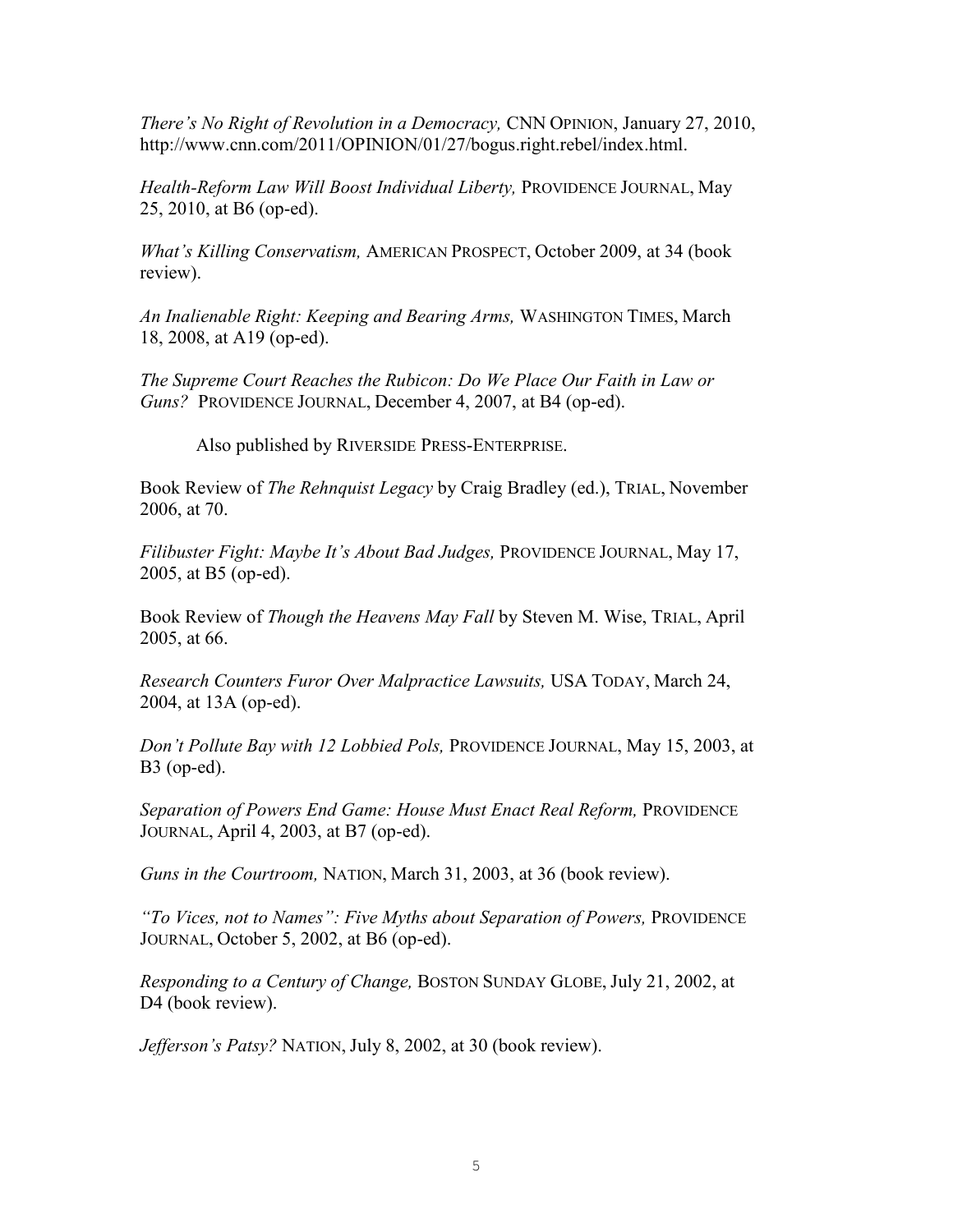*Speaker's Clout Enfeebles Members,* PROVIDENCE JOURNAL, May 22, 2002, at B6 (op-ed).

*So, Sue Me: Contrary to Popular Perception, the Lawsuit System Often Leads to a Safer and Saner Society*, BOSTON SUNDAY GLOBE, Dec. 16, 2001, at D-1 (lead article in Focus section).

*A Verdict on the System,* NATION, Dec. 10, 2001, at 25 (book review).

*Exactly Why Judicial Silence is Golden,* PROVIDENCE JOURNAL, April 12, 2001, at B6 (op-ed).

*Learning to Love the Gun,* AMERICAN PROSPECT, Dec. 18, 2000, at 42 (book review).

*Rhode Island Faces a Political Crisis*, PROVIDENCE JOURNAL, Aug. 15, 2000, at B4 (op-ed) .

*A Radical Ruling from the R.I. Supreme Court,* RHODE ISLAND BAR JOURNAL, Nov. 1999, at 13.

Abbreviated version published as *Rhode Island's Radical Difference,* PROVIDENCE JOURNAL, Aug. 9, 1999, at A9 (op-ed).

*Ronald McDonald is a Bully,* NATION, Nov. 24, 1997, at 31 (book review).

*Prozac on Trial*, NATION, Jan. 6, 1997, at 27 (book review).

*The Contract and the Consumer*, AMERICAN PROSPECT, Spring 1995, at 53 (policy article).

Republished as *Liability Lawsuits Help Consumers in* AMERICA'S VICTIMS: OPPOSING VIEWPOINTS (Paul A. Winters ed., 1996)(abr.).

*How Not To Be the NRA*, TIKKUN, Jan./Feb. 1994, at 79 (review essay).

*The Strong Case for Gun Control*, AMERICAN PROSPECT, Summer 1992, at 19 (policy article).

Republished in TAKING SIDES: CLASHING VIEWS ON CONTROVERSIAL POLITICAL ISSUES (Dushkin/McGraw Hill, 1998); MORALITY IN PRACTICE (James P. Sterba ed., 5th ed., 1997); as *Privately Owned Guns Decrease Security* in CRIME & CRIMINALS: OPPOSING VIEWS (Paul A. Winters ed., 1994)(abr.); and as *Reglementer la detention des armes a feu?* in PROBLEMES POLITIQUES ET SOCIAUX, 8 Jan. 1993, at 59 (abr., Fr.)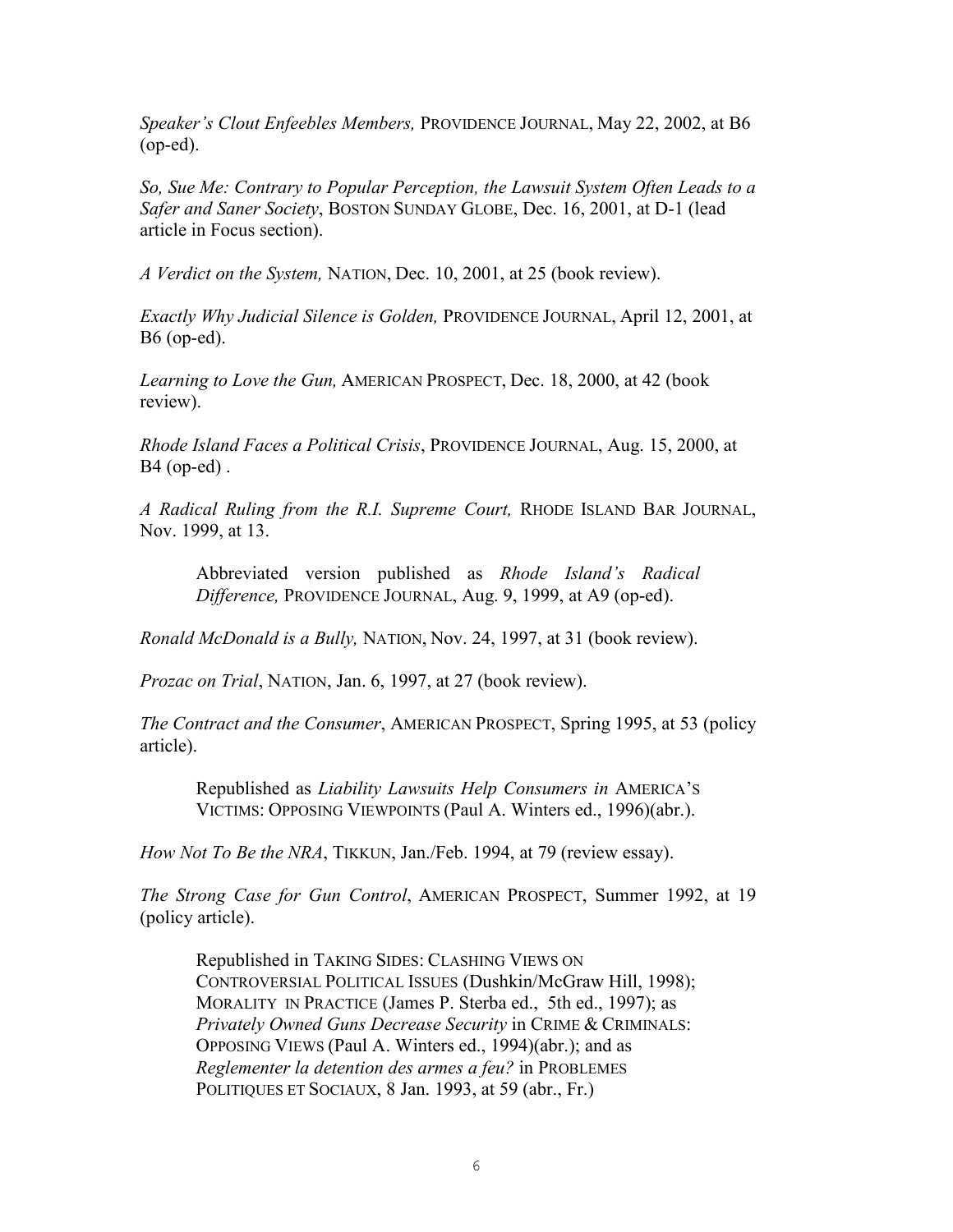*An Attempt to Weaken Gun Laws,* PITTSBURGH POST-GAZETTE, November 10, 1988, at 17 (op-ed).

*Guns Are an Issue – In War and Peace,* PHILADELPHIA INQUIRER, September 15, 1978, at 15-A (op-ed).

#### **Blog**

Carl T. Bogus blogs at EDMUND: A Blog, which may be accessed through his website at [www.carltbogus.com.](http://www.carltbogus.com/)

#### **Works in Progress**

MADISON'S MILITIA: THE HIDDEN HISTORY OF THE SECOND AMENDMENT Expanding to book form the thesis in my 1998 law review article, *The Hidden History of the Second Amendment.*

*Why* Indiana Harbor *is the Worst Torts Decision of All Time* A critique of Judge Richard Posner's in Indiana Harbor Belt Railroad Co. v. American Cyanamid Co., 916 F.2d 1174 ( $7<sup>th</sup>$  Cir. 1990)(regarding when courts should apply strict liability under the abnormally dangerous activity doctrine).

#### **PAPERS PRESENTED**

"The Hard, Simple Truth about Gun Control," presented at a seminar for the Department of Law, Jurisprudence, and Social Thought, Amherst College, February 13, 2017.

"Fighting Over the Conservative Banner," presented at a conference on "Whither American Conservatism?" sponsored by the University of Texas Law School with the American Society for Political and Legal Philosophy, Austin, Texas, September 14-15, 2012.

"Gun Control and America's Cities: Public Policy and Politics," presented at Symposium on Firearms, The Militia and Safe Cities, Albany Law School, October 19, 2007.

"The Hidden History of the Second Amendment," presented at:

- Faculty Colloquium, Washington College of Law of American University, October 11, 2002.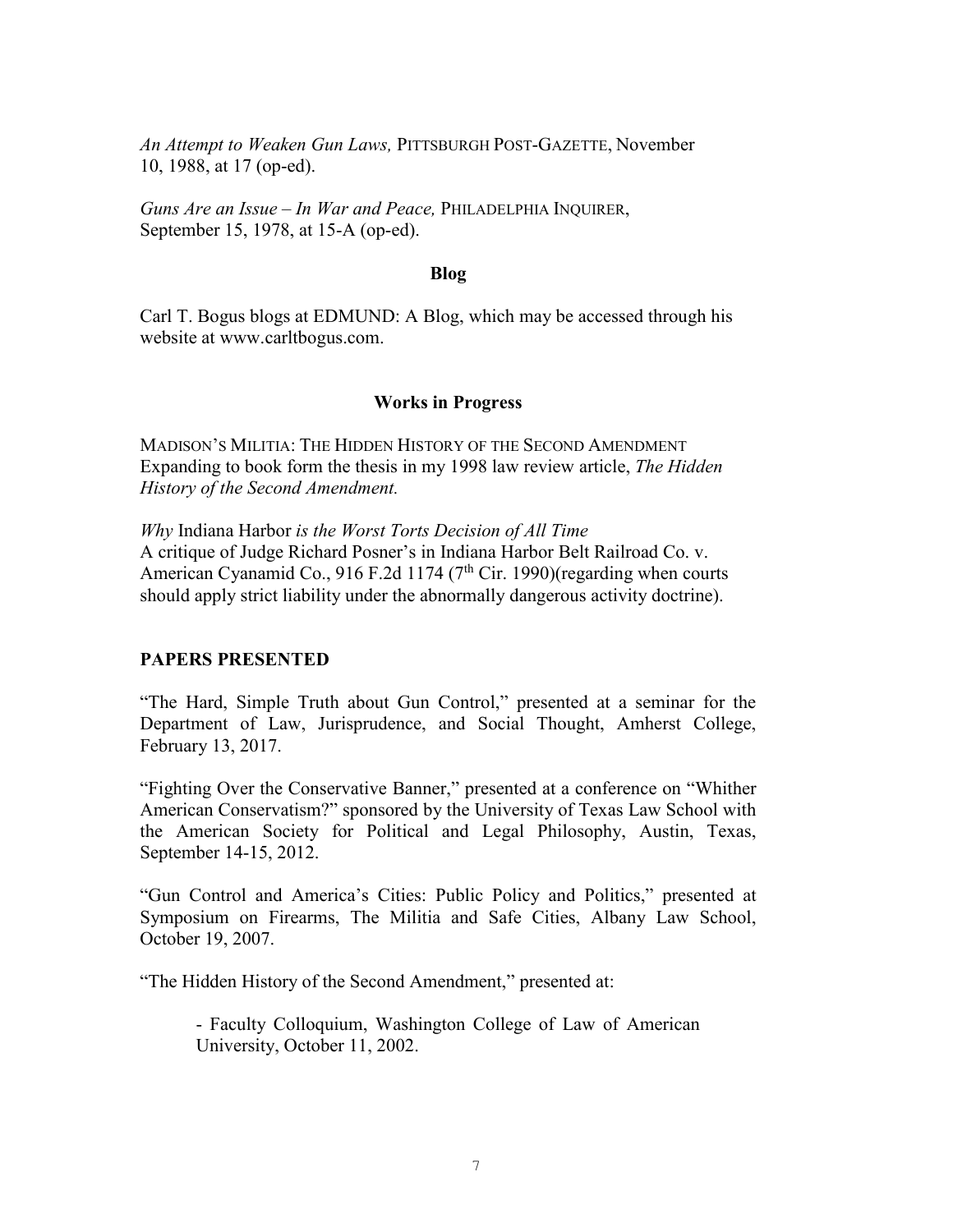- Faculty Colloquium, Rutgers University School of Law, Newark, NJ, November 29, 2001.

- Faculty Colloquium, Syracuse University College of Law, October 16, 2000.

- Law & History Colloquium, Cumberland School of Law, October 20, 1997.

"What Does the Second Amendment Restrict? A Collective Rights Analysis," presented at Conference on Guns, Crime and Punishment, University of Arizona College of Law, January 27, 2000.

"Gun Liability and Societal Values," presented at Symposium on Guns & Liability in America, University of Connecticut School of Law, March 3, 2000.

"Interpreting the Second Amendment," presented at Second Amendment Symposium, University of Arizona College of Law, November 9, 1991.

## **COURSES TAUGHT**

Torts, Evidence, Antitrust, Products Liability, Social Justice, Administrative Law, Professional Responsibility, Civil Procedure**.**

## **AWARDS AND HONORS**

Distinguished Research Professor of Law at Roger Williams University School of Law for period July 1, 2016 to June 30, 2018.

Public Service Achievement Award (2002), Common Cause of Rhode Island, for work on separation of powers.

Ross Essay Award (1991), American Bar Association, for *The Invasion of Panama and the Rule of Law.*

## **EDUCATION**

#### SYRACUSE UNIVERSITY COLLEGE OF LAW, J.D., 1972

Associate Editor, SYRACUSE LAW REVIEW Author, Note, *Delegate Apportionment to National Political Party Conventions*, 23 SYRACUSE LAW REVIEW 919 (1972); and Recent Decision, 23 SYRACUSE LAW REVIEW 950 (1972).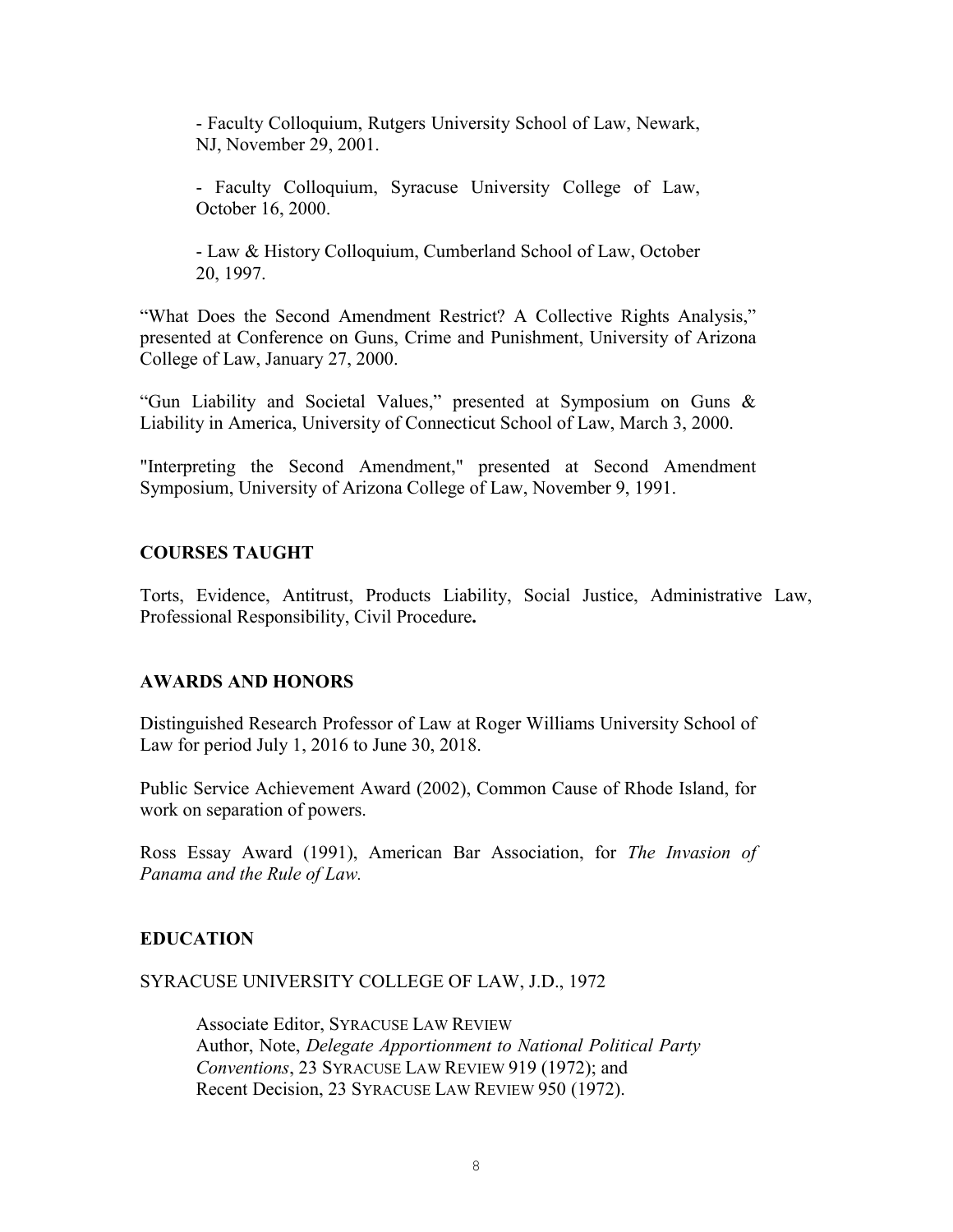## SYRACUSE UNIVERSITY, A.B. (Political Science), 1970

## MOSES BROWN SCHOOL, Providence, RI

## **BAR MEMBERSHIPS**

Commonwealth of Pennsylvania U.S. Supreme Court U.S. Court of Appeals for the Third Circuit U.S. District Court for the Eastern District of Pennsylvania

## **BOARD AND ADVISORY PANEL MEMBERSHIPS**

MOSES BROWN SCHOOL, Providence, RI Board of Trustees, 2018-Present Building and Grounds Committee, 2017-Present VIOLENCE POLICY CENTER, Washington, DC National Advisory Panel, 1993-Present COMMON CAUSE OF RHODE ISLAND State Governing Board, 1999-2001 Chair, Task Force on Separation of Powers, 2000-2003 RHODE ISLAND SEPARATION OF POWERS COMMITTEE Vice President, 2002-06 SYRACUSE UNIVERSITY COLLEGE OF LAW Board of Visitors, 1979-2001 HANDGUN CONTROL, INC., Washington, DC Board of Governors, 1992-93, Board of Directors, 1987-89 THE CENTER TO PREVENT HANDGUN VIOLENCE, Washington, DC Board of Directors, 1989-92 LAWYERS ALLIANCE FOR WORLD SECURITY, Washington, DC Board of Directors, 1987-89

## **CONGRESSIONAL TESTIMONY**

Witness, Hearing on the Second Amendment, U.S. Senate Judiciary Committee, Subcommittee on the Constitution, Federalism, and Property Rights, Washington, DC, September 23, 1998.

## **SELECTED PUBLIC APPEARANCES**

Panelist, Roundtable on Competition in Digital Markets held by Congressman David N. Cicilline, Chairman, Subcommittee on Antitrust, Commercial and Administrative Law of the House Judiciary Committee, via Zoom, March 17, 2020.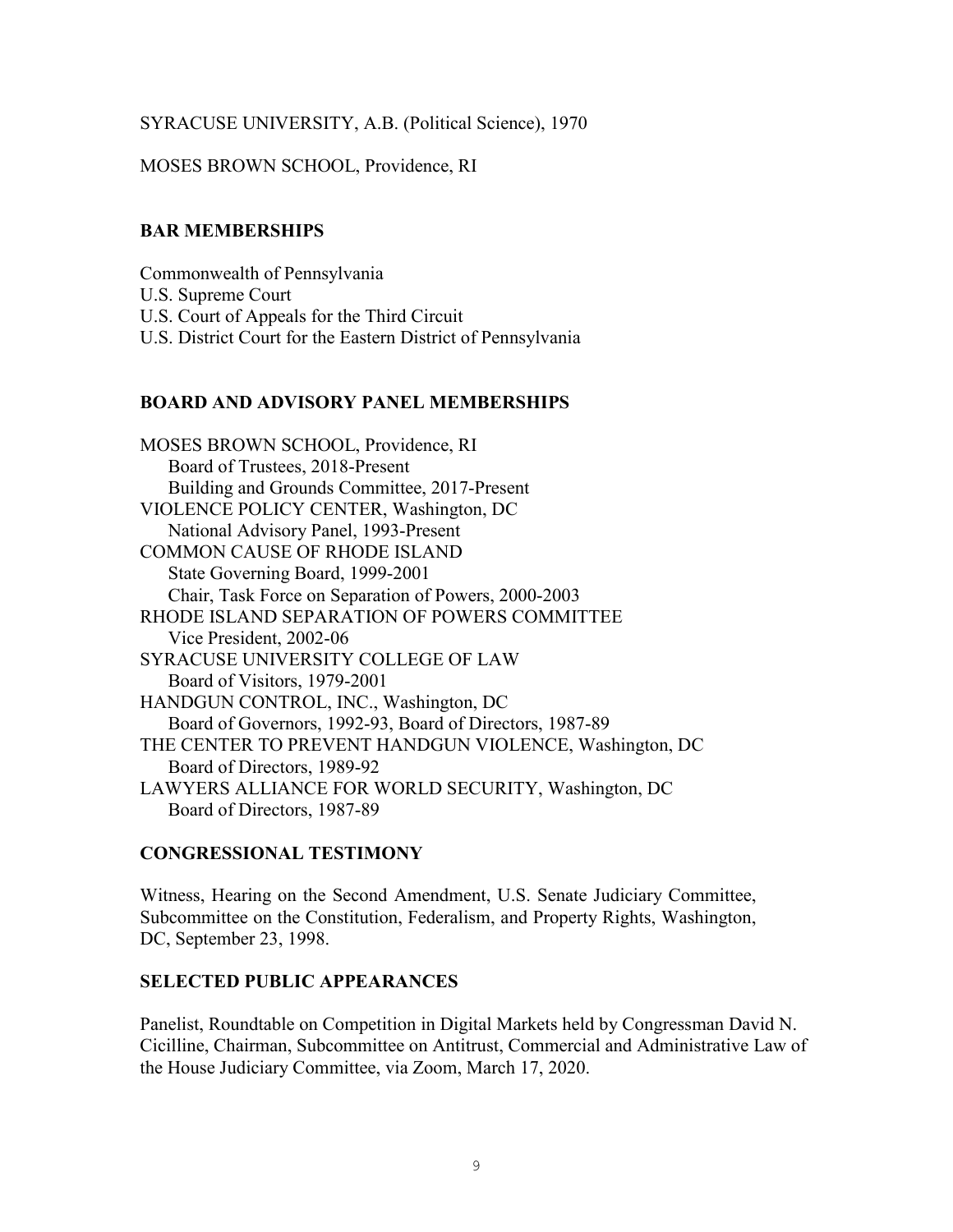Speaker, LMU Law Review Symposium on "The Second Amendment: Its Meaning and Implications for Modern America," LMU Duncan School of Law, Knoxville, Tennessee, January 18, 2019.

Lecture, "The Hidden History of the Second Amendment," sponsored by the Center for Reconciliation, Cathedral of St. John, Providence, Rhode Island, October 30, 2018.

Guest, In Sickness and In Health with Dr. Celine Gounder, podcast titled "Gun Violence in America: Episode 2," 21 minutes, originally posted on October 11, 2018.

Guest, The Rise and Shine Morning Show hosted by Jermaine Reed, WNOV-AM/FM, Milwaukee, Wisconsin, for a 45-minute segment about the Second Amendment and gun control, March 20, 2018.

Speaker, "Why Lawsuits are Good for America," Breaking Through Power program sponsored by Ralph Nader and the Center for Study of Responsive Law, Constitution Hall, Washington, DC, September 29, 2016.

Guest, Decode DC podcast titled "The scary link between slavery and the Second Amendment: What you don't know about how the Second Amendment came to be." Hosted by Jimmy Williams; 26 minutes; originally posted on August 4, 2016.

Guest, the Ralph Nader Radio hour for a half-hour discussion with Ralph Nader about "The New Road to Serfdom: The Curse of Bigness and the Failure of Antitrust," broadcast on Pacifica-affiliated radio stations on January 29, 2016.

Extensive interview about the Second Amendment for an episode of the BBC program The Inquiry devoted to the question "How Has the US Gun Lobby Been So Successful?" broadcast by the BBC World Service on January 26, 2016.

Debated Professor Michael O'Shea of the Oklahoma City University School of Law on the question, "Resolved: The Second Amendment Protects the Individual's Right to Own and Carry a Gun." The debate was moderated by Jeffery Rosen and co-sponsored by the National Constitution Center, the American Constitution Society, and the Federalist Society, and held at the Chicago Cultural Center in Chicago, Illinois on November 19, 2015.

Debated John R. Lott on the topic "More Guns, Less Crime?" University Club, New York City, February 11, 2014.

Speaker, "Why Lawsuits Are Good for America," Conference on Regulation and the Common Law, Faculty of Law, University of Montreal, Montreal, Canada, May 10, 2013.

Guest, Sean Hannity Show, national syndicated radio show, regarding gun control, March 21, 2013.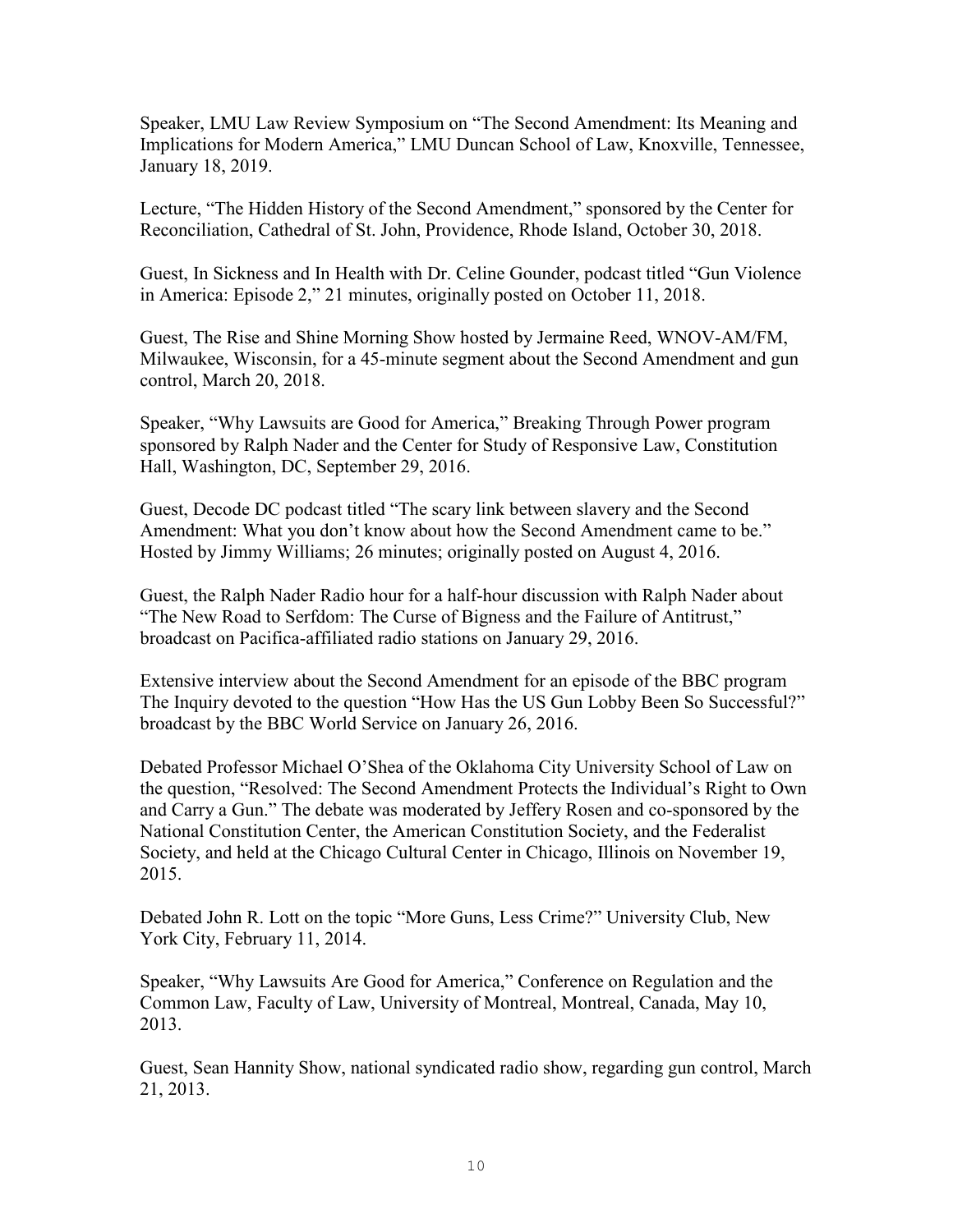Speaker, Janus Forum: "Guns in America," Brown University, Providence, RI, March 14, 2013.

Guest, "One on One with Steve Goss," WABE (NPR affiliate), Atlanta, GA, interview regarding "The Hidden History of the Second Amendment," broadcast in two parts on January 28, 2013,

Guest, "Make it Plain with Mark Thompson," SiriusXM radio, 15-minute segment on January 23, 2013, and one-hour segment on January 29, 2013, regarding "The Hidden History of the Second Amendment."

Guest, "The Big Picture with Thom Hartmann," Direct TV, January 22, 2013, regarding "The Hidden History of the Second Amendment."

Talk about *God and Man at Yale,* Capitol Hill Chapter, Federalist Society, U.S. Capitol H-329, Washington, DC, August 2, 2012.

Guest, "Topical Currents," WLRN (NPR affiliate), Miami, FL, March 5, 2012 (one-hour interview about *Buckley*).

Talk about *Buckley,* Books & Books, Coral Cables, FL. Broadcast by C-SPAN's "Book TV" on February 11 and 12, 2012, and September 3, 2012.

Talk about *Buckley*, Federalist Society, Cornell Law School, January 30, 2012.

Talk about *Buckley,* The Prologue Society, Miami, FL, January 24, 2012.

Guest, "All Things Considered," NPR, December 17, 2011 (interview by Guy Raz regarding *Buckley*).

Guest, "Late Mornings with Jeff Schectman," KVON-AM, Napa, CA, November 28, 2011 (34-minute interview regarding *Buckley*).

Guest, "Letters & Politics with Mitch Jeserick," KPFA-FM, Berkeley, CA, November 18, 2011 (interview regarding *Buckley*).

Guest, "Nightside" with Dan Rea, WBZ-AM, Boston, Nov. 15, 2011 (one-hour segment regarding *Buckley*).

Guest, "Between the Covers with John J. Miller," National Review Online podcast, posted November 1, 2011 (interview regarding *Buckley*).

Lecture, "The Making of Modern Conservatism," Campbell Institute, Maxwell School of Citizenship and Public Affairs, Syracuse University, November 1, 2011.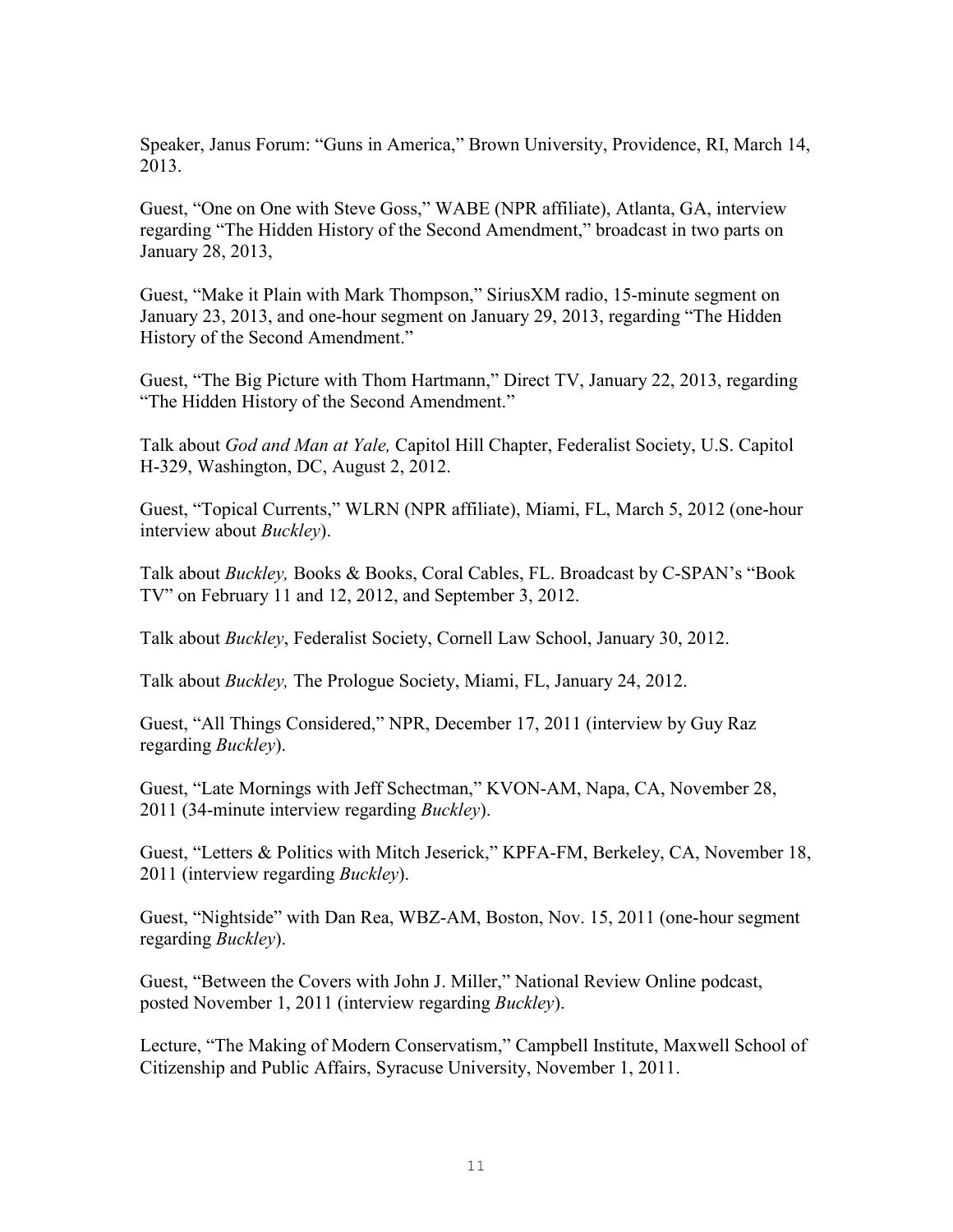Debated the Second Amendment with Robert A. Levy, Chairman of the Board of Directors of the Cato Institute, at Emory University School of Law, April 5, 2011.

Panelist, Showcase Panel on "Equality, Liberty, and Risk," Federalist Society National Lawyers Convention, Washington, DC, November 20, 2010.

Guest, "On Point with Tom Ashbrook," NPR, March 3, 2010 (one-hour segment on "Guns and the Supreme Court").

Debated Incorporation of the Second Amendment with Alan Gura, Esquire, Roger Williams University School of Law, September 16, 2009.

Debated the Second Amendment with Alan Gura, Esquire, Columbia Law School, October 6, 2008.

Guest, "Radio West," KUER (NPR affiliate), Salt Lake City, UT, June 30, 2008 (onehour segment devoted to Second Amendment and *D.C. v. Heller*).

Guest, "On Point with Tom Ashbrook," NPR, March 17, 2008 (show titled "The Court and the Second Amendment").

Panelist, Briefing on the Second Amendment and the Supreme Court, sponsored by the American Constitution Society, National Press Club, Washington, D.C., March 13, 2008 (broadcast on C-Span on March 14, 2008 and subsequent dates).

Debated Second Amendment with Professor Mark V. Tushnet of Harvard Law School, at Roger Williams University School of Law, February 20, 2008.

Dinner Speaker, "William F. Buckley, Jr.," Quindecim Club, Naval War College, Newport, RI, February 19, 2008.

Featured Speaker, "The Second Amendment," Franklin Pierce Law Center, Concord, NH, January 29, 2008.

Speaker, "How to Defend the Torts System and Why Plaintiffs Lawyers Generally Get it Wrong," Governmental Affairs Conference, National Association of Trial Lawyer Executives, Providence, RI, November 14, 2007.

Debated "The Right to Bear Arms: A Surprising Split among Liberals" with Professor Sanford Levinson of University of Texas School on "Justice Talking" (broadcast on NPR stations during the week of June 18, 2007).

Debated the Second Amendment with Stephen P. Halbrook at "Bill of Rights Course 2007," State Bar of Texas, Dallas, TX, May 23, 2007.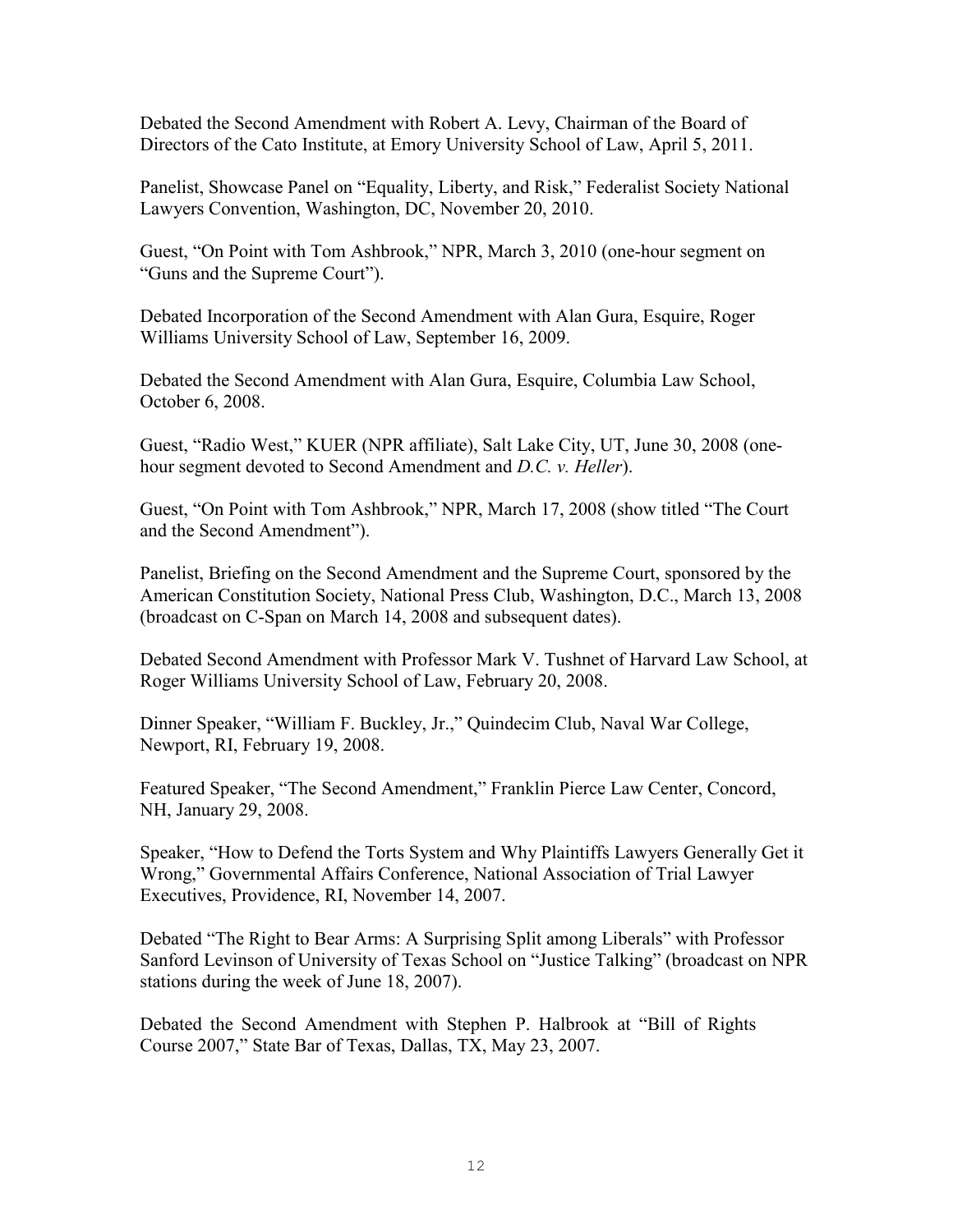Speaker, "Speaking to the Press: Implications for Your Case," Annual Institute, Indiana Trial Lawyers Association, Indianapolis, IN, November 2, 2005.

Panelist, "The Right to Privacy," University of Massachusetts-Dartmouth, Constitution Day event, October 6, 2005.

Session Chair, "Gun Violence & Gun Regulation," Gun Control Conference sponsored by Second Amendment Research Center of Ohio State University and Stanford Criminal Justice Center, at Stanford Law School, September 17, 2005.

Panelist, "Should Law Schools Train Students to be Social Engineers?" Rhode Island Bar Association Annual Meeting, Providence, RI, June 9, 2005.

Joint Presentations about Separation of Powers in Rhode Island with Jack M. Beermann of Boston University School of Law, at Roger Williams School of Law on March 2, 2005, and Boston University School of Law on April 2, 2005.

Debated the Second Amendment with Professor Sanford Levinson at the University of Chicago Law School, April 26, 2004, and Roger Williams University School of Law, October 11, 2005.

Featured Speaker, "The Politics of Tort Reform," Spring Membership Dinner, Connecticut Trial Lawyers Association, New Haven, CT, March 10, 2004.

Panelist, "Should Tort Law be a Form of Public Regulatory Law?" Federalist Society Annual Student Symposium on Law and Public Policy, Vanderbilt Law School, Nashville, TN, February 20, 2004.

Speaker, "Why Lawsuits Are Good for America," Annual Institute, Indiana Trial Lawyers Assn., Indianapolis, IN, November 20, 2003.

Debated tort reform with Walter K. Olson, Senior Fellow of the Manhattan Institute, Albany Law School, Albany, NY, October 21, 2003.

Debated "What Does the Second Amendment Protect?" with Akhil Reed Amar, Yale Law School, and Joyce Lee Malcolm, Bentley College, Social Law Library, Boston, MA, April 11, 2003.

Speaker, Forum on Separation of Powers, sponsored by Newport Chamber of Commerce and Newport Daily News, Newport, RI, January 27, 2003.

Speaker, Forum on Separation of Powers, sponsored by Operation Clean Government, Rhodes on the Pawtuxet, RI, January 20, 2003.

Speaker, Conference of Separation of Powers, co-sponsored by New Hampshire Judicial Council, St. Anselm College Institute for Politics, and Rutgers University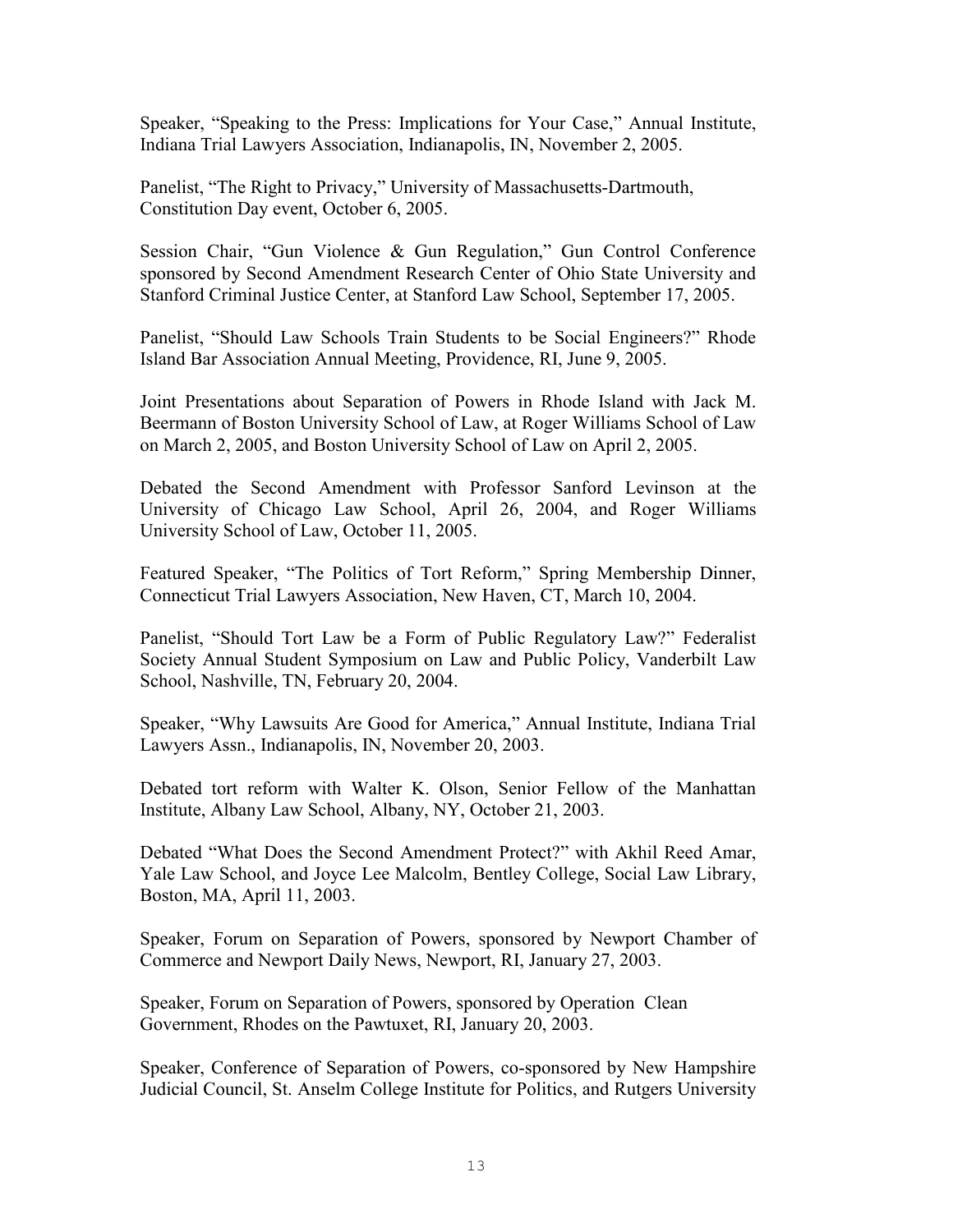Center for State Constitutional Studies, at St. Anselm College, Manchester, NH, December 12, 2002.

Guest, "Radio Times," NPR, November 5, 2002 (discussing lawyer billing practices).

Speaker, Lambert Conference, Suffolk University Law School, Boston, MA, November 1, 2002 (presented talk about the issue of individual responsibility is considered in tobacco and firearm litigation).

Panelist, "Asbestos: What Went Wrong?" Association of the Bar of the City of New York, October 21, 2002.

Guest, "Catherine Crier Live," Court TV, October 21, 2002 (discussing *Why Lawsuits Are Good for America*).

Featured Speaker, *Why Lawsuits are Good for America*, Harvard Law School Association of Rhode Island, Providence, RI, May 7, 2002.

Author Series Lecture about *Why Lawsuits are Good for America,* Social Law Library, Boston, MA, March 6, 2002.

Guest, "The Ruth Koscielak Show," broadcast on WEZU, KDAL, KRWC and KDWA radio stations in Minnesota, January 22, 2002 (discussing airlines compensation fund versus litigation for 9-11 claims).

Guest, "One Union Station," WRNI (NPR affiliate), Providence, RI, August 9, 2001 (half-hour segment devoted to *Why Lawsuits are Good for America*).

Guest, "The Connection," NPR, August 2, 2001 (one-hour segment devoted to *Why Lawsuits are Good for America*).

Panelist, "Firearm Regulation: Present and Future," Conference on Second Amendment, sponsored jointly by Stanford Humanities Center and Stanford Law School, Stanford Law School, April 21, 2001.

Panelist, "How Should We Decide Punitive Damages," Symposium on Reforming Punitive Damages, sponsored by Harvard Journal on Legislation, Harvard Law School, March 13, 2001.

Panelist, "Is Tort Litigation Over Tobacco and Firearms Inconsistent with Democracy?" Federalist Society, Faculty Division Conference, San Francisco, January 4, 2001.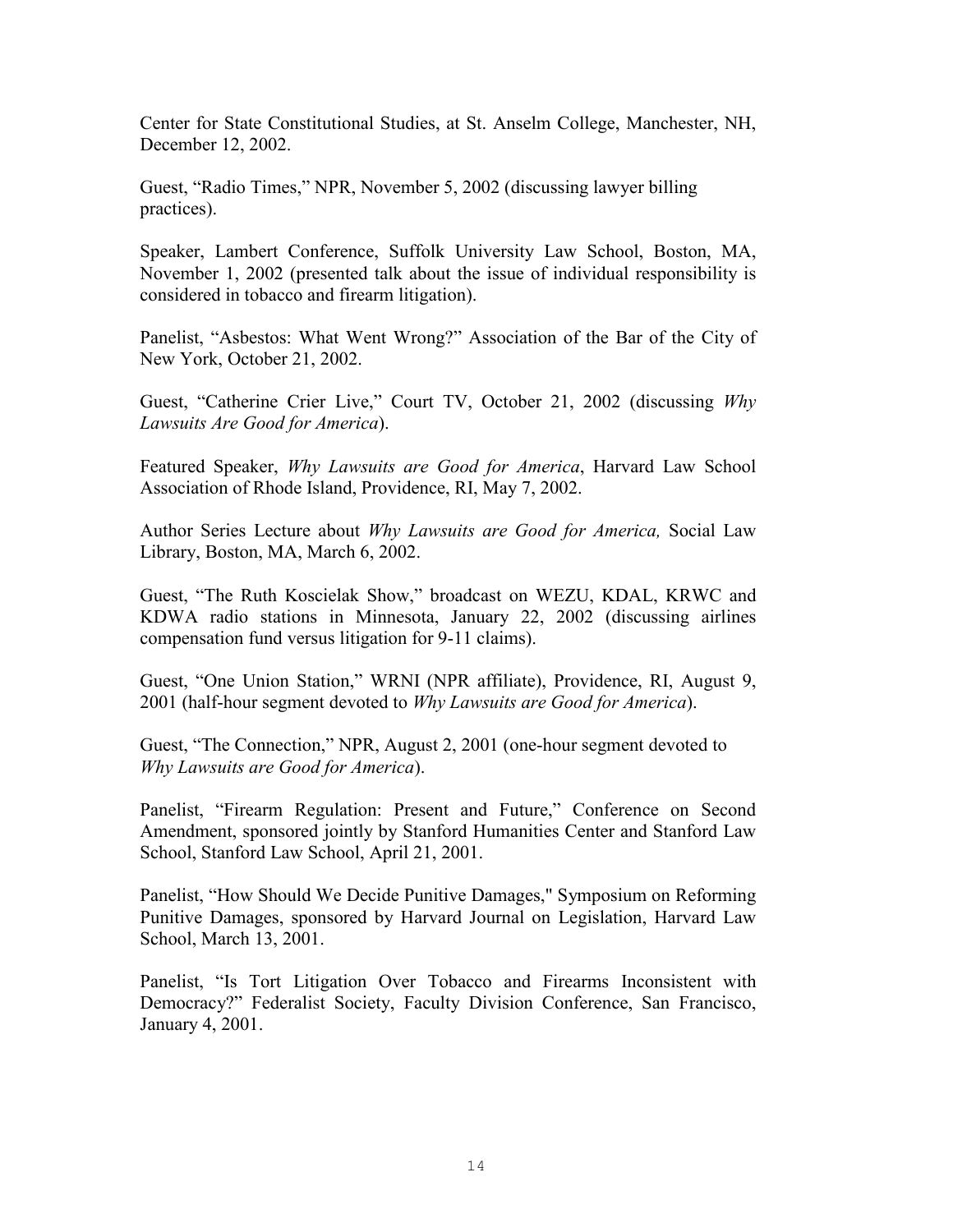Debated the Second Amendment with David B. Kopel, Research Director of the Independence Institute, at Middle Tennessee State University, November 14, 2000.

Panelist, Symposium on Gun Control, Temple Society of Concord, Syracuse, NY, October 15, 2000.

Panelist, "Firearms Litigation, Tort Liability, and the Second Amendment," Federalist Society, National Lawyers Convention, Washington, DC, November 11, 1999.

Panelist, "Gun Violence Liability: Taking Aim at the Gun Industry - Are Guns the Next Tobacco," American Bar Association Annual Meeting, Atlanta, GA, August 9, 1999.

Debated gun control with John R. Lott at Carpenters' Hall, Philadelphia, PA, June 28, 1999; broadcast on public radio stations on various dates during the fall 1999 for Justice Talking series, produced by the Annenberg Center, University of Pennsylvania.

Presenter, National Conference on Gun Violence Liability, American Bar Assn., Washington, DC, June 4-5, 1999; broadcast on C-Span, June 7, 1999.

Panelist, "The Constitutionality and Criminology of Gun Control," The Federalist Society, Faculty Division Conference, New Orleans, LA, January 7, 1999.

Debated gun control policy with John R. Lott at Boston University School of Law, October 15, 1998.

Presenter, Press Briefing on "Hidden History of the Second Amendment," National Press Club, Washington, DC, May 12, 1998.

Debated the Second Amendment with Professor Randy E. Barnett of Boston University Law School, at Roger Williams University School of Law, April 2, 1998.

Debated the Second Amendment with Sanford Levinson, "Heads Up With Michael Kinsley," CNN, May 28, 1995.

Debated gun control and the Second Amendment at the Annual Meeting of the Pennsylvania Bar Association, in Philadelphia, PA, May 11, 1994.

Debated gun control with Professor Nicholas J. Johnson of Fordham Law School, at University of Pennsylvania Law School, March 18, 1992.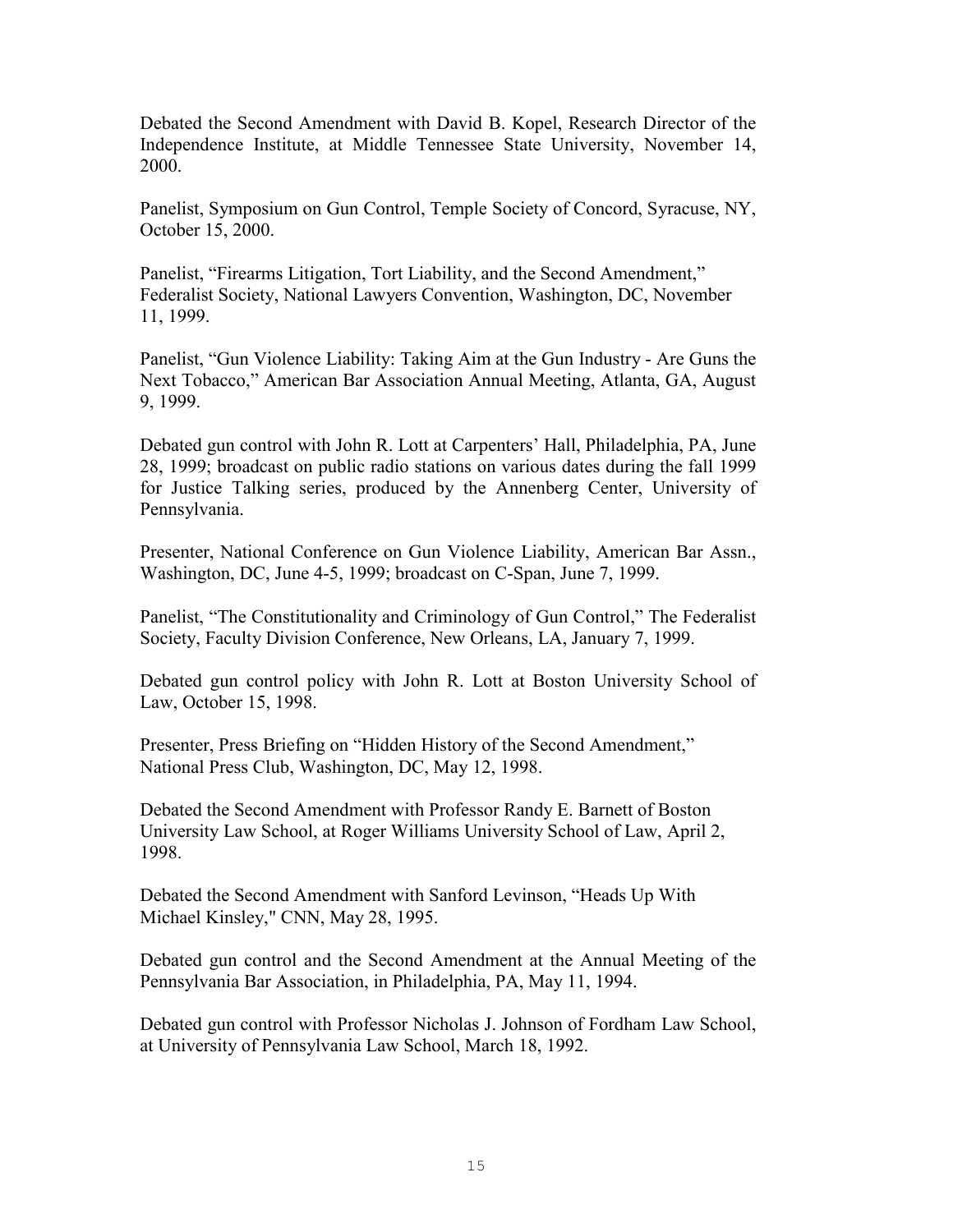Debated gun control with Dr. Paul Blackman, Research Coordinator of NRA, "The Deborah Norville Show," ABC Radio Network, February 18, 1992.

• Often interviewed and quoted by media, including NPR, BBC, CBS, *New York Times, Washington Post, Wall Street Journal, The Hill, Time, U.S. News & World Report, USA Today, Los Angeles Times, Chicago Tribune, Boston Globe, Miami Herald, Christian Science Monitor, Providence Journal, Financial Times*  (London), *Rolling Stone, National Law Journal, Chronicle of Higher Education, Huffington Post, The Guardian, Vox*.

## **SYMPOSIA ORGANZIED**

Principal organizer of the following symposia:

- "Is This a Christian Nation?" Live conference via Zoom on September 25, 2020; papers to be published in 26 ROGER WILLIAMS UNIVERSITY LAW REVIEW No. 2 (forthcoming Spring 2021). Supported by a grant from the Freedom From Religion Foundation.
- "Should There Be Some Form of Judicial or Other Independent Review of NCAA Enforcement Actions?" Live conference in Bristol, RI on March 10, 2014; papers published in 20 ROGER WILLIAMS UNIVERSITY LAW REVIEW No.2 (2015).
- "Child Testimony in Sexual Abuse Cases: Reliability, Methods, Reactions." Live conference in Bristol, RI on February 22, 2013; papers published in 19 ROGER WILLIAMS UNIVERSITY LAW REVIEW No. 2 (2014).
- "Genuine Tort Reform," live conference in Bristol, RI; papers published in 13 ROGER WILLIAMS UNIVERSITY LAW REVIEW No. 1 (2008). Supported by a grant from the American Association of Justice Robert L. Habush Endowment.
- "Rational Actors or Rational Fools? The Implications of Psychology for Products Liability." Live conference in Bristol, RI; papers published in 6 ROGER WILLIAMS UNIVERSITY LAW REVIEW No. 1 (2000).
- "Symposium on the Second Amendment: Fresh Looks." Live conference in Chicago, IL; papers published in 76 CHICAGO-KENT LAW REVIEW No. 1 (2000) and in THE SECOND AMENDMENT IN LAW AND HISTORY: HISTORIANS AND CONSTITUTIONAL SCHOLARS ON THE RIGHT TO BEAR ARMS (The New Press 2001). Supported by a grant from the Joyce Foundation.
- "Lawyer Collaboration with Systems of Evil." Live conference in Bristol, RI; papers published in 5 ROGER WILLIAMS UNIVERSITY LAW REVIEW No. 1 (1999).